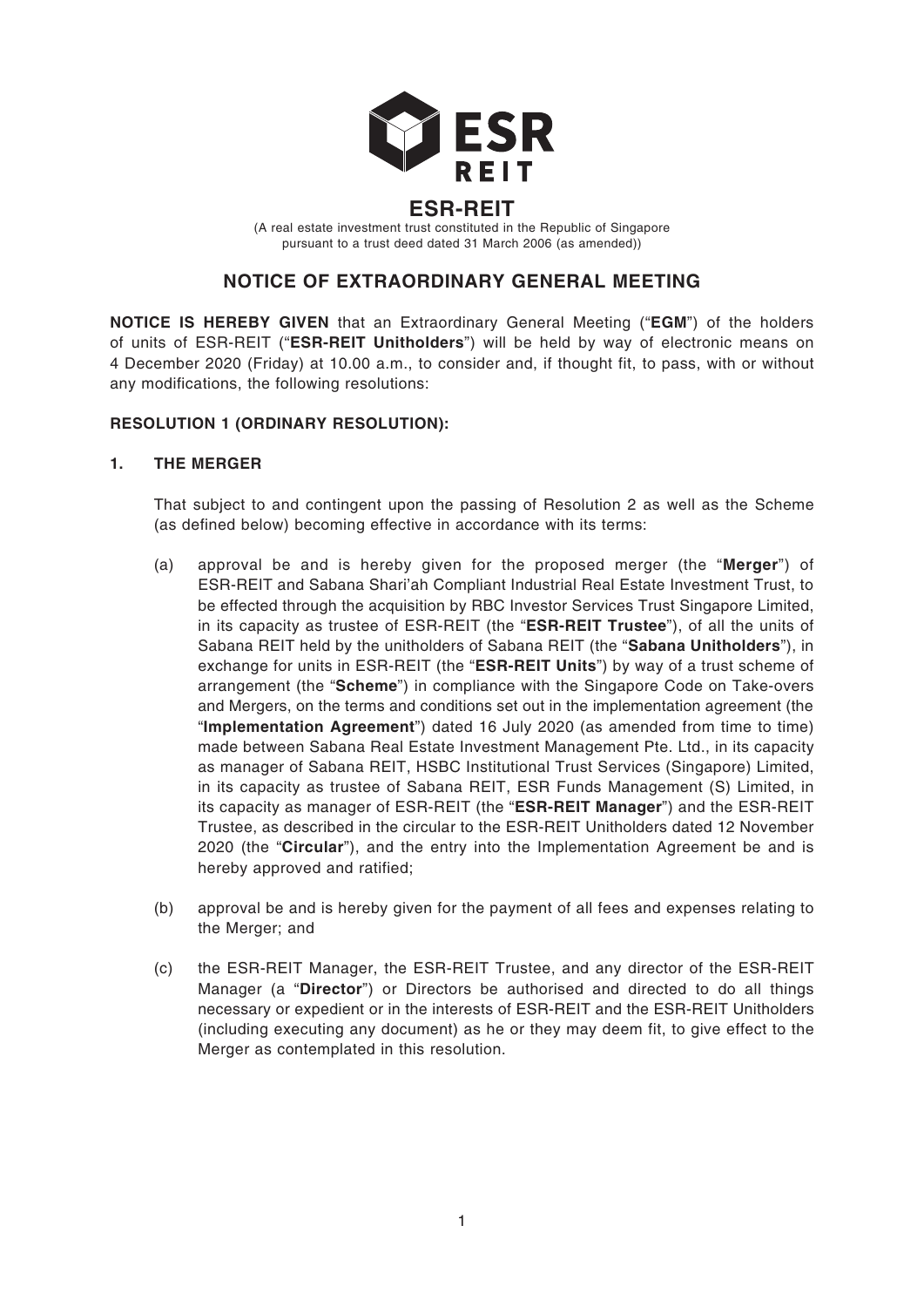### **RESOLUTION 2 (ORDINARY RESOLUTION):**

## **2. THE PROPOSED ISSUE OF APPROXIMATELY 989.9 MILLION NEW ESR-REIT UNITS TO THE SABANA UNITHOLDERS AT THE CONSIDERATION UNIT ISSUE PRICE (AS DEFINED BELOW) AS CONSIDERATION FOR THE MERGER**

That subject to and contingent upon the passing of Resolution 1 as well as the Scheme becoming effective in accordance with its terms:

- (a) approval be and is hereby given for the issue of approximately 989.9 million new ESR-REIT Units (the "**Consideration Units**") to the Sabana Unitholders, at the volume weighted average price of the ESR-REIT Units for the one (1) month period ending on and including the last trading day prior to the Effective Date (the "**Consideration Unit Issue Price**"), credited as fully paid and ranking *pari passu* in all respects with the other ESR-REIT Units in issue, except that such Consideration Units shall not be entitled to any distributions on any record date which falls prior to the date of their issue, as consideration for the Merger; and
- (b) the ESR-REIT Manager, the ESR-REIT Trustee and any Director or Directors be authorised and directed to do all things necessary or expedient or in the interests of ESR-REIT and the ESR-REIT Unitholders (including executing any document) as he or they may deem fit, to give effect to the matters contemplated in this resolution.

### **BY ORDER OF THE BOARD**

### **ESR Funds Management (S) Limited**

As Manager of ESR-REIT (Company Registration No.: 200512804G, Capital Markets Services Licence No.: CMS 100132)

### **Adrian Chui**

Chief Executive Officer and Executive Director

12 November 2020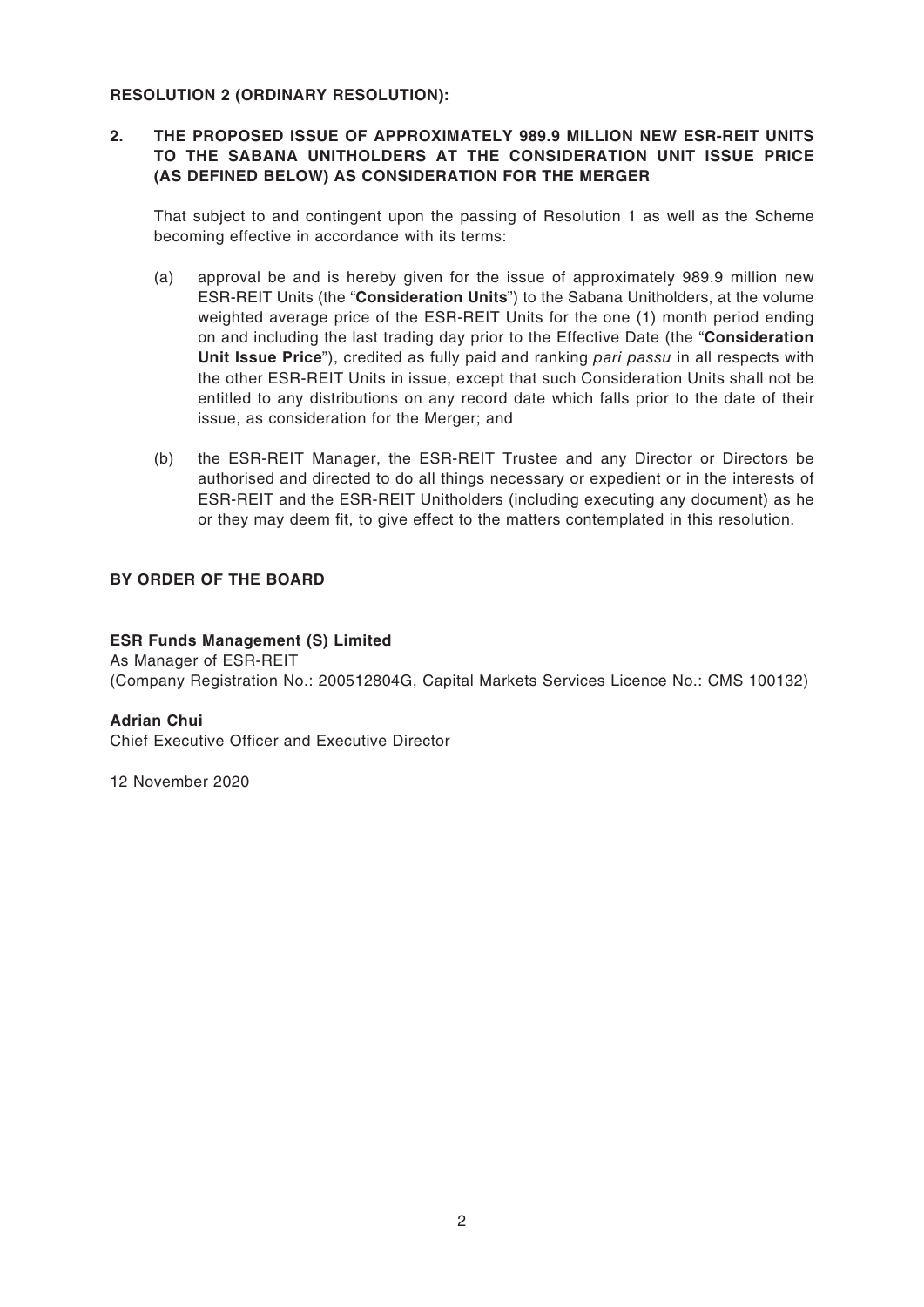#### **Notes:**

- (1) In view of the elevated safe distancing measures imposed by the Singapore Government due to the current COVID-19 situation, ESR-REIT will be conducting the EGM of the ESR-REIT Unitholders only by way of electronic means in accordance with the COVID-19 (Temporary Measures) Act 2020 (as amended), the COVID-19 (Temporary Measures) (Alternative Arrangements for Meetings for Companies, Variable Capital Companies, Business Trusts, Unit Trusts and Debenture Holders) Order 2020 gazetted on 13 April 2020 (as amended) and the Joint Statement of the Accounting and Corporate Regulatory Authority, Monetary Authority of Singapore and Singapore Exchange Regulation issued on 13 April 2020 (as amended) titled "Additional Guidance on the Conduct of General Meetings During Elevated Safe Distancing Period".
- (2) ESR-REIT Unitholders should take note of the following arrangements for the EGM:
	- (a) **Live Audio-visual Webcast / Live Audio-only Stream**: The EGM will be conducted only by way of electronic means and **ESR-REIT Unitholders will not be able to physically attend the EGM**. The proceedings of the EGM will be broadcast through a live webcast comprising both video (audio-visual) and audio-only feeds. Please pre-register for the live audio-visual webcast / live audio-only stream if you wish to attend the EGM.
	- (b) **Online Pre-registration**: All ESR-REIT Unitholders as well as investors who hold units of ESR-REIT ("**ESR-REIT Units**") through the Central Provident Fund ("**CPF**") or the Supplementary Retirement Scheme ("**SRS**") ("**CPF/SRS investors**") who wish to follow the proceedings of the EGM through the live audio-visual webcast / live audio-only stream **must pre-register online at http://www.smartagm.sg/esrreitegm2020 (the "Pre-registration Page") which is also accessible by scanning the QR code by 1 December 2020 (Tuesday), 10.00 a.m.** (being 72 hours before the time appointed for the holding of the EGM) for verification purposes. Persons who hold ESR-REIT Units through a Relevant Intermediary (as defined in the trust deed constituting ESR-REIT (as amended)) ("**Relevant Intermediary Unitholders**") who wish to follow the proceedings of the

EGM should request their Relevant Intermediary to make arrangements to pre-register on their behalf. The Relevant Intermediary is required to submit a consolidated list of participants (setting out in respect of each participant, his/her name, email address and NRIC / passport number) to the Unit Registrar of ESR-REIT, Boardroom Corporate & Advisory Services Pte. Ltd., at SRS.TeamE@boardroomlimited.com no later than **10:00 a.m. on 1 December 2020 (Tuesday)**. Following successful verification, a confirmation email which contains unique user credentials and instructions on how to access the live audio-visual webcast / live audioonly stream of the EGM proceedings will be sent to you before the EGM (the "**Confirmation** 



**Email**"). ESR-REIT Unitholders and CPF/SRS investors **who do not receive the Confirmation Email by 10.00 a.m. on 3 December 2020 (Thursday)**, but have pre-registered for the live audio-visual webcast / live audio-only stream of the EGM proceedings by the deadline of 10.00 a.m. on 1 December 2020 (Tuesday) **should contact the Unit Registrar of ESR-REIT, Boardroom Corporate & Advisory Services Pte. Ltd., at +65 6536 5355 (during office hours) or at SRS.TeamE@boardroomlimited.com immediately**.

- (c) **Submission of Questions**: All ESR-REIT Unitholders, CPF/SRS investors and Relevant Intermediary Unitholders will not be able to ask questions "live" via the live audio-visual webcast / live audio-only stream of the EGM proceedings. All ESR-REIT Unitholders, CPF/SRS investors and Relevant Intermediary Unitholders can and are strongly encouraged to submit questions relating to the business of the EGM up till **1 December 2020 (Tuesday), 10.00 a.m.** (being 72 hours before the time appointed for the holding of the EGM). ESR-REIT Unitholders and CPF/SRS investors may submit their questions on the Pre-registration Page or via electronic mail to ir@esr-reit.com.sg or by post addressed to Investor Relations at 138 Market Street, #26-03/04 CapitaGreen, Singapore 048946. Relevant Intermediary Unitholders may submit questions through their Relevant Intermediary, who in turn should submit a consolidated list of questions to the Unit Registrar of ESR-REIT, Boardroom Corporate & Advisory Services Pte. Ltd., at SRS.TeamE@boardroomlimited.com. When sending in your questions, for our verification purposes, please also provide us / the Relevant Intermediary with your full name, address, contact telephone number and email, and the manner in which you hold ESR-REIT Units (if you hold ESR-REIT Units directly, please provide your CDP account number; otherwise, please state if you hold your ESR-REIT Units through CPF or SRS, or are a Relevant Intermediary Unitholder). Questions must be submitted on the Pre-registration Page or must reach the email address or address specified above **not less than 72 hours** before the time appointed for the holding of the EGM. In view of the current COVID-19 situation and the related safe distancing measures which may affect postage timings and make it difficult for ESR-REIT Unitholders to submit questions by post, ESR-REIT Unitholders are strongly encouraged to submit questions electronically by the Pre-registration Page or email. The ESR-REIT Manager will endeavour to address all substantial and relevant questions either prior to or during the EGM. The ESR-REIT Manager will publish the responses to the substantial and relevant questions which the ESR-REIT Manager is unable to address during the EGM, on ESR-REIT's website at https://merger.esr-reit.com.sg and on SGXNET prior to the EGM.
- (d) **Voting Solely via Appointing Chairman as Proxy (Submit a Proxy Form)**: ESR-REIT Unitholders will only be able to vote at the EGM by appointing the Chairman of the EGM as proxy to vote on their behalf. Duly completed Proxy Forms must be deposited with ESR-REIT (i) via post to the office of the Unit Registrar of ESR-REIT at 50 Raffles Place, #32-01 Singapore Land Tower, Singapore 048623, or (ii) via electronic mail to SRS.TeamE@boardroomlimited.com (e.g. enclosing a clear scanned completed and signed Proxy Form in PDF), and must be received by ESR-REIT by **1 December 2020 (Tuesday), 10.00 a.m.** (being 72 hours before the time appointed for the holding of the EGM). Proxy Forms can be downloaded from ESR-REIT's website at https://merger.esr-reit.com.sg or the SGX-ST's website at https://www.sgx.com/securities/company-announcements. In the Proxy Form, an ESR-REIT Unitholder should specifically direct the proxy on how he/she is to vote for or vote